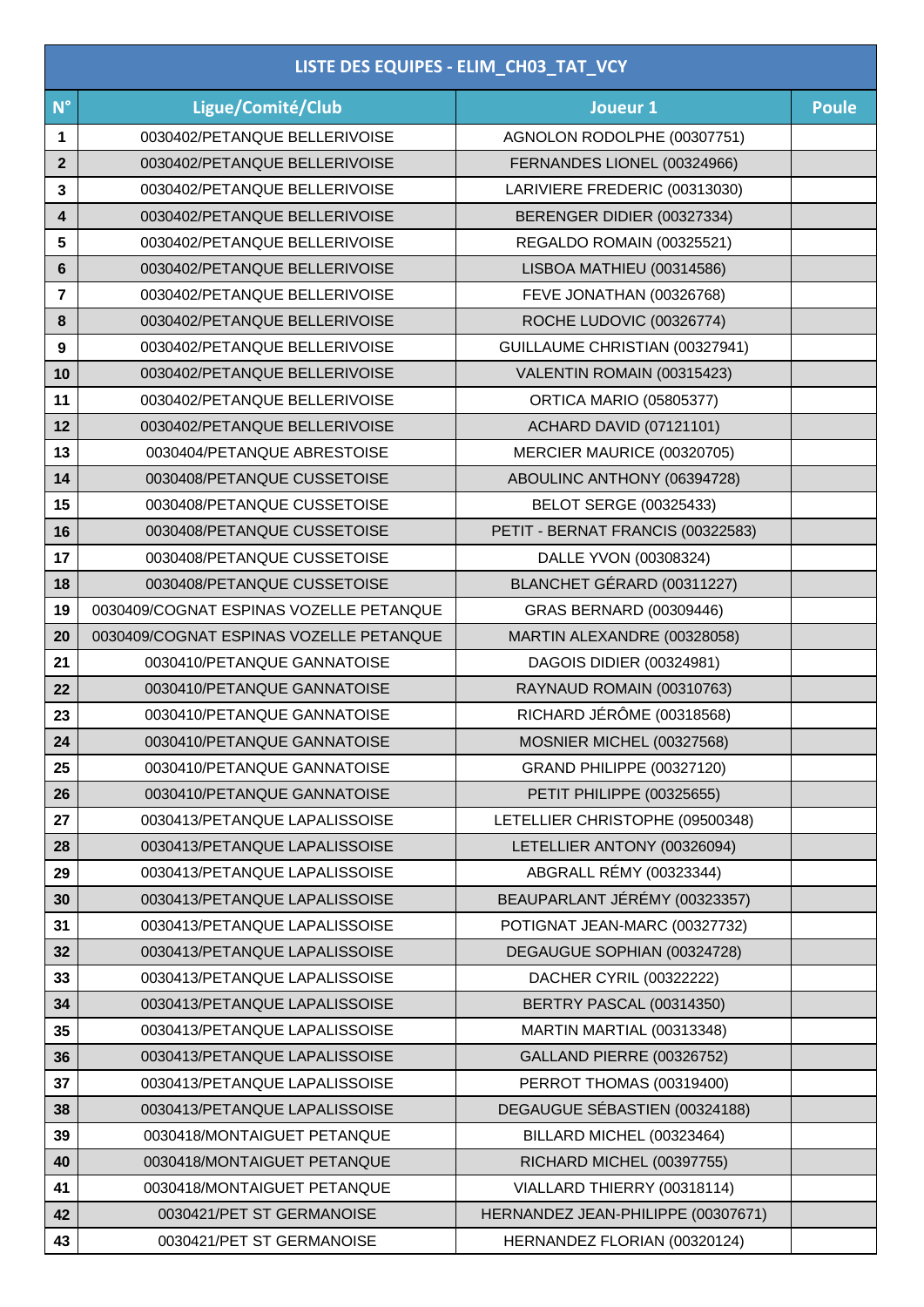| 44 | 0030421/PET ST GERMANOISE      | HERNANDEZ STÉPHANE (00307718)       |  |
|----|--------------------------------|-------------------------------------|--|
| 45 | 0030421/PET ST GERMANOISE      | LACOMBE PASCAL (00307683)           |  |
| 46 | 0030421/PET ST GERMANOISE      | <b>NEBOUT HUGO (00326514)</b>       |  |
| 47 | 0030422/PETANQUE SAINT REMOISE | JARANTON SERGE (00308849)           |  |
| 48 | 0030422/PETANQUE SAINT REMOISE | DAULAT LIONEL (00325404)            |  |
| 49 | 0030422/PETANQUE SAINT REMOISE | DAULAT JORDAN (00324990)            |  |
| 50 | 0030424/PETANQUE SAULZETOISE   | PARENT DAMIEN (00325025)            |  |
| 51 | 0030425/VARENNES / TECHE PET   | <b>HONORE GILLES (00308999)</b>     |  |
| 52 | 0030427/VICHY PETANQUE         | DEJONGHE JEAN-MICHEL (00327634)     |  |
| 53 | 0030427/VICHY PETANQUE         | PORTIER FRÉDÉRIC (00315242)         |  |
| 54 | 0030430/HAUTERIVE PETANQUE     | AMARA MOHAMED (00327201)            |  |
| 55 | 0030430/HAUTERIVE PETANQUE     | PARROT SYLVAIN (00330034)           |  |
| 56 | 0030430/HAUTERIVE PETANQUE     | PARROT STÉPHANE (00327125)          |  |
| 57 | 0030430/HAUTERIVE PETANQUE     | <b>BRUN THOMAS (00327246)</b>       |  |
| 58 | 0030430/HAUTERIVE PETANQUE     | PASSAT GUILLAUME (00327265)         |  |
| 59 | 0030430/HAUTERIVE PETANQUE     | PARROT DANIEL (00326929)            |  |
| 60 | 0030432/AMICALE DE MONTBETON   | <b>VIOL PIERRE (00326931)</b>       |  |
| 61 | 0030432/AMICALE DE MONTBETON   | MEUNIER DANIEL (00324013)           |  |
| 62 | 0030432/AMICALE DE MONTBETON   | BAILLY BERNARD (00327137)           |  |
| 63 | 0030432/AMICALE DE MONTBETON   | ROY JACKY (00327239)                |  |
| 64 | 0030432/AMICALE DE MONTBETON   | BALICHARD GÉRARD (00308715)         |  |
| 65 | 0030434/PETANQUE ST GERANDAISE | MARECHAL ROMAIN (00319770)          |  |
| 66 | 0030434/PETANQUE ST GERANDAISE | GOUTAUDIER FRANCK (00315329)        |  |
| 67 | 0030434/PETANQUE ST GERANDAISE | CHEVALLIER GUY-NOËL (00310875)      |  |
| 68 | 0030434/PETANQUE ST GERANDAISE | MOUSSANET CHRISTIAN (09205293)      |  |
| 69 | 0030434/PETANQUE ST GERANDAISE | DESGARDIN MICHEL (00308064)         |  |
| 70 | 0030434/PETANQUE ST GERANDAISE | CHEVALLIER JONATHAN (00319558)      |  |
| 71 | 0030434/PETANQUE ST GERANDAISE | DICHAMPS STÉPHANE (00308666)        |  |
| 72 | 0030434/PETANQUE ST GERANDAISE | STONS GUY (00326903)                |  |
| 73 | 0030434/PETANQUE ST GERANDAISE | ZACARIAS KEVIN (06395312)           |  |
| 74 | 0030434/PETANQUE ST GERANDAISE | MARY GUILLAUME (00306806)           |  |
| 75 | 0030434/PETANQUE ST GERANDAISE | DRIESEN FABRICE (06383772)          |  |
| 76 | 0030436/SAINT FELIX PETANQUE   | FONGARLAND DAMIEN (00319496)        |  |
| 77 | 0030436/SAINT FELIX PETANQUE   | MAZZELLI JULIEN (00389942)          |  |
| 78 | 0030436/SAINT FELIX PETANQUE   | BODEAU-ARNEFAUX FREDÉRIC (00326223) |  |
| 79 | 0030436/SAINT FELIX PETANQUE   | CANCRE MICKAEL (00320295)           |  |
| 80 | 0030436/SAINT FELIX PETANQUE   | NEURY OLIVIER (00310495)            |  |
| 81 | 0030436/SAINT FELIX PETANQUE   | NEURY VINCENT (00318465)            |  |
| 82 | 0030436/SAINT FELIX PETANQUE   | BORDET JÉRÔME (00328199)            |  |
| 83 | 0030436/SAINT FELIX PETANQUE   | NEBOUT ROMAIN (00324532)            |  |
| 84 | 0030436/SAINT FELIX PETANQUE   | PLACE ANTHONY (00325065)            |  |
| 85 | 0030436/SAINT FELIX PETANQUE   | SELLES CHRISTOPHE (00321720)        |  |
| 86 | 0030456/PETANQUE DES ROMAINS   | MADEUF DIDIER (00326683)            |  |
| 87 | 0030456/PETANQUE DES ROMAINS   | <b>TIXIER FRANCIS (00328000)</b>    |  |
| 88 | 0030456/PETANQUE DES ROMAINS   | CHEVALME JEAN MARIE (00327304)      |  |
| 89 | 0030456/PETANQUE DES ROMAINS   | DRAVERS JONATHAN (00328001)         |  |